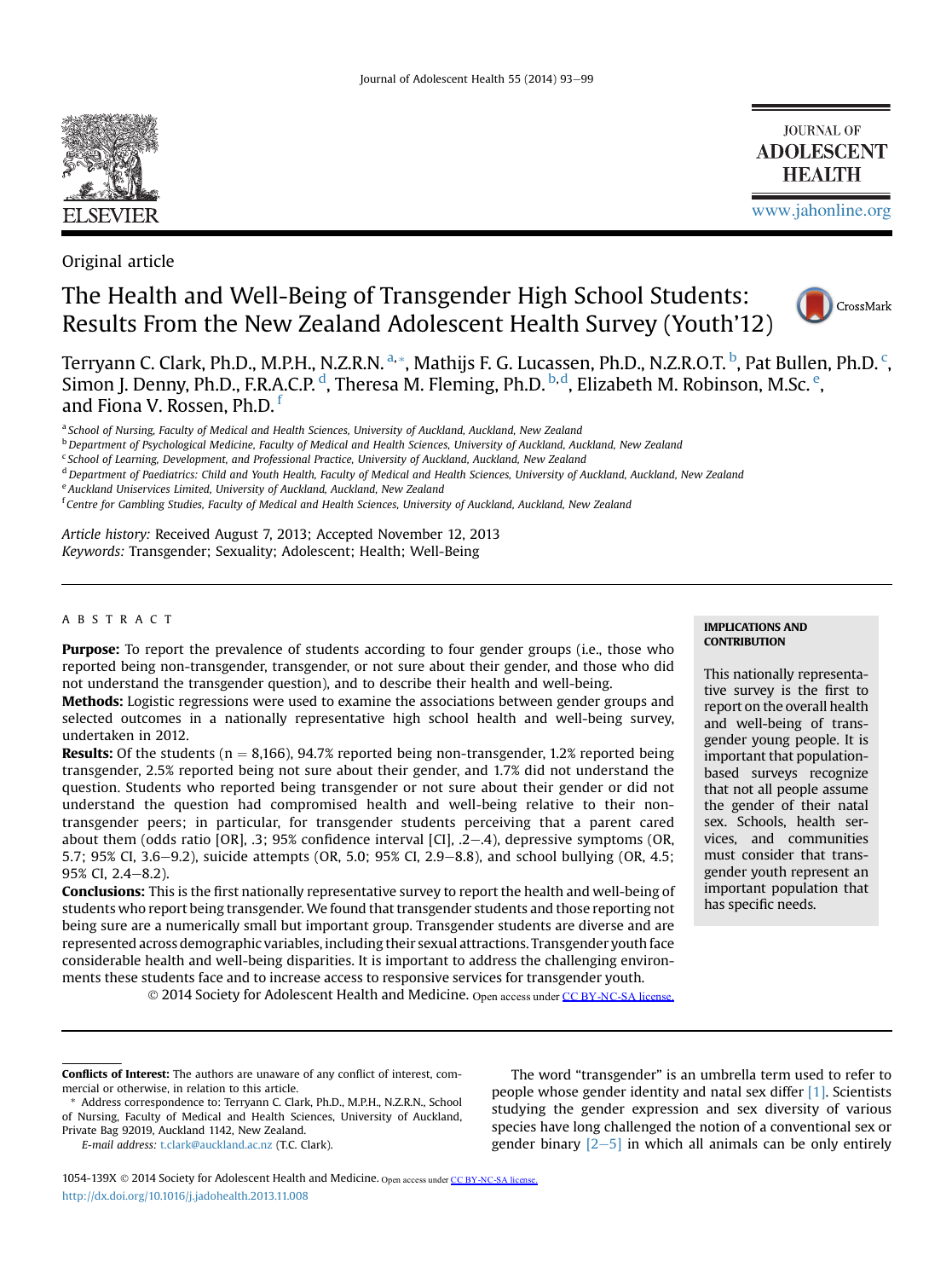male or entirely female. In humans, there has also been a gradual acceptance of gender diversity in many societies around the world [\[6\]](#page-5-0). However, most transgender youth "remain invisible" [\[7\]](#page-5-0) (p. 139) in Western cultures and they must work strategically to appear indistinguishable from their non-transgender peers [\[7\]](#page-5-0) to avoid abuse [\[7\]](#page-5-0). People are expected to assume the gender typically associated with their assigned sex category, and to adopt the gender roles and expectations associated with this [\[8\].](#page-5-0) Those who challenge these expectations experience "antagonistic, unwelcoming, and unsafe" [\[9\]](#page-5-0) (p. 472) environments.

It is difficult to determine the proportion of adolescents from the overall population who are transgender, because definitions and the way in which samples are estimated vary considerably. To date, research on prevalence rates have tended to focus on people, typically in the adult population, who present for gender transition–related care (e.g., for sex reassignment surgery or for hormone therapy) at specialist gender clinics [\[10\]](#page-5-0), where rates have been as low as 1:2,900 to 1:400,000 [\[11\].](#page-5-0) However, Olysl-ager and Conway [\[12\]](#page-6-0) estimated that the number of people who identify as transgender is likely to be at least 1:100.

To the best of our knowledge, no prior nationally representative survey has published results pertaining to the overall health and well-being of transgender adolescents. In fact, transgender people are "virtually absent" [\[13\]](#page-6-0) (p. 4) from largescale, population-based surveys, and to date, most studies among this group are small-scale (e.g., case reports  $[8,13]$ ). A population-based study from the United States surveyed young people about whether they were transgender, and found that 17 adolescents reported being transgender (from a total of 1,253) [\[14\]](#page-6-0). This same study combined transgender students with lesbian, gay, and bisexual (LGB) young people and found that this broad group was at significantly increased risk of depression, self-harm, and suicidal ideation. Studies using convenience samples have also suggested increased mental health concerns for transgender young people. For instance, Grossman and D'Augelli [\[15\]](#page-6-0) reported that 26% ( $n = 14$ ) of transgender participants in their study had attempted suicide.

Evidence is emerging that transgender young people may also be at particular risk of violence [\[16\],](#page-6-0) but little else has been published on their health and well-being needs [\[16\].](#page-6-0) Transgender adolescents may be considerably different from LGB adolescents, but to date, researchers have often combined LGB youth with transgender youth. Presumably this is to create the largest group possible for quantitative analyses. However, combining transgender young people with LGB youth does not allow for a more detailed study of the needs of the individual groups under the LGB-transgender spectrum.

The overall aims of this study were to report the proportion of self-reported transgender high school students and to create an overview of their health and well-being.

## Methods

We used data collected in Youth'12, a national, crosssectional, population-based youth health and well-being survey of New Zealand secondary school students. Detailed descriptions of the survey methods of Youth'12 are available elsewhere [\[17,18\]](#page-6-0). In summary, 8,500 randomly selected secondary school students from 91 randomly selected high schools completed the survey, accounting for 3% of the total 2012 secondary school roll in New Zealand. Response rates for schools and students were 73% and 68%, respectively. The anonymous,

comprehensive, 608-question multimedia survey was administered using Internet tablets  $[19]$ . Written consent was required from each participating school and each student provided consent before being able to access the Youth'12 survey. Ethics approval was gained from the University of Auckland Human Participants Ethics Committee.

Whether a student was transgender was measured by the question, "Do you think you are transgender? This is a girl who feels like she should have been a boy, or a boy who feels like he should have been a girl (e.g., Trans, Queen, Fa'faffine, Whakawahine, Tangata ira Tane, Genderqueer)?" Students were categorized into one of four gender groups: those who reported being non-transgender, those who reported being transgender, those who reported being not sure of their gender, and those who did not understand the question. Data were analyzed for each of these four groups, because it was hypothesized that there were meaningful differences in the health and well-being of each group.

#### **Measures**

Demographic information. Before being asked the question about whether a student was transgender, participants were asked (at the start of the survey), "What sex are you?" (with response options of "male" or "female") and were asked their age in years. Students indicated the ethnic groups that they belonged to, using the New Zealand Census standard 2001/2006 ethnicity questions [\[20\]](#page-6-0). The number of participants by age for certain gender groups was small; therefore, age was categorized as  $\leq$ 15 years and  $\geq$ 16 years. Participants who chose more than one ethnicity were assigned a single ethnic group based on the Statistics New Zea-land ethnicity prioritization method [\[21\]](#page-6-0). For data analyses, ethnicity was grouped as New Zealand European, Māori, Pacific, Asian, and other. Socioeconomic deprivation was measured using the New Zealand Deprivation Index (NZDep2006 [\[22\]\)](#page-6-0) for the census area unit in which the student lived. The New Zealand Deprivation Index combines eight dimensions of deprivation derived from the New Zealand Census [\[22\].](#page-6-0) For data analyses, students were grouped into one of three deprivation bands indicating lower deprivation (New Zealand Census deprivation deciles  $1-3$ ), medium deprivation (deciles  $4-7$ ), and higher deprivation (deciles  $8-10$ ). Sexual attraction was measured with the question "Which are you sexually attracted to?" Participants selected whether they were attracted to the opposite sex, the same sex, or both sexes; whether they were not sure, or whether they were attracted to neither sex. Because of the small number of participants according to the gender groups and the five potential groups for the question, those who were attracted to the same or both sexes, were not sure of their sexual attractions, or were attracted to neither sex were combined into a single category (not exclusively opposite-sex attracted). Those who were opposite-sex attracted were classified as exclusively oppositesex attracted, and those who did not understand the question were classified as "don't understand the question."

Awareness of being transgender and disclosure about being transgender. Possible responses to "How old were you when you wondered about being transgender?" were aggregated to < than 8 years of age, 8–11 years of age, and  $\geq$ 12 years of age. Twelve years of age or older was selected for the older age group because all the participants in the study were at least this age at the time they completed the survey. Transgender participants were also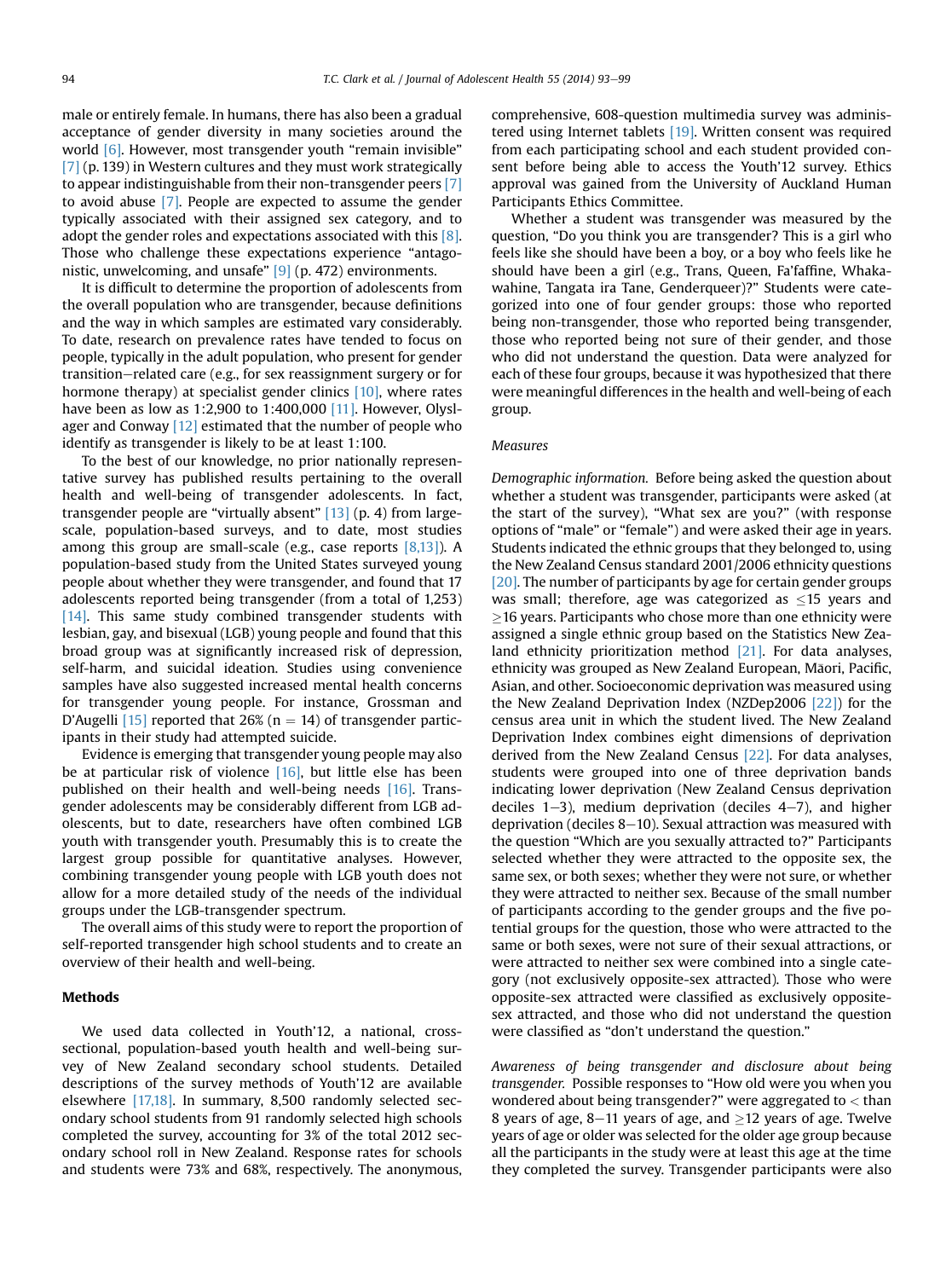asked, "Have you told some people close to you about being transgender?" Those who gave an affirmative response were classified as have disclosed being transgender.

Protective factors. That at least one parent cared a lot for the student was established from the question, "How much do you feel the following people care about you?" for either their "mum (or someone who acts as your mum)" or their "dad (or someone who acts as your dad)." Whether the family "got along" was based on the question, "How do your family members get along?" Response options were "well" or "very well." Whether friends cared a lot was established from the question, "How much do you feel your friends care about you?" Whether school was okay (or the student liked school a bit or a lot) was established from the question, "How do you feel about school?" Whether the participant did activities to help others at school was based on an affirmative response to "Do you do activities to help others at school (e.g., peer support, tutoring, coaching, being a leader, helping others with work)?" Volunteering in the community was based on an affirmative response to "Do you give your time to help others in your community (e.g., help out on the Marae (indigenous Māori sacred gathering place) or church, belong to a volunteer organization such as Greenpeace)?"

Violence and personal safety. Fear that someone at school would hurt or bother a student was measured by the question, "In the past 12 months, how often have you been afraid that someone will hurt or bother you at school?" Students who responded once or more often were classified as being afraid. Bullied at school at least weekly was based on the question, "In the past 12 months, how often have you been bullied in school?" Whether the student felt safe in the neighborhood was established from the question, "Do you feel safe in your neighborhood?" Response options were "all of the time" and "sometimes." Whether the participant had been hit or physically harmed by another person was based on a "once or more often" response to the question, "During the past 12 months, how many times have you been hit or physically harmed by another person on purpose?" or a "once or more often" response to the question, "In the past 12 months, have adults in your home hit or physically hurt you?" Having been in a serious physical fight was identified by a "once or more often" response to the question, "In the past 12 months, how many times were you in a serious physical fight?"

Health and well-being indicators. Significant depressive symptoms were identified by scores  $\geq$  28 on the Reynolds Adolescent Depression Scale, Short Form. This score was based on the analysis of an earlier health and well-being survey (Youth'01), which showed that a level of 28 best matched the cutoff of the full Reynolds Adolescent Depression Scale and gave closer agreement than the lower recommended Reynolds Adolescent Depression Scale, Short Form cutoff level of 26 in the percentage classified as having significant depressive symptoms [\[23\].](#page-6-0) Selfharm in the past 12 months was defined as an affirmative response to the question, "During the past 12 months, have you deliberately hurt yourself or done anything you knew might have harmed you (but not kill you)?" Attempted suicide in the past 12 months was identified by an affirmative response to the question, "During the last 12 months, have you tried to kill yourself (attempted suicide)?" Whether the participant had drunk alcohol at least weekly in the past month was based on the question, "During the past 4 weeks, about how often did you

drink alcohol?" Whether the student had ever had sex was established based on an affirmative response to the question, "Have you ever had sex? (By this, we mean sexual intercourse. Do not include sexual abuse)" or an age response to "About how old were you when you first had an experience of sex? (By this, we mean sexual intercourse or going all the way. Do not include sexual abuse)" Been unable to access health care was determined based on an affirmative response to the question, "In the past 12 months, has there been any time when you wanted or needed to see a doctor or nurse (or other health care worker) about your health, but you weren't able to?"

# Analysis

In all analyses, the data were weighted by the inverse probability of selection and the variance of estimates was adjusted to allow for correlated data from the same schools. Total numbers and adjusted percentages were calculated for the gender groups according to various outcomes and indicators. Logistic regression models, including the possible confounders of age, sex, ethnicity, and level of neighborhood socioeconomic deprivation (NZDep2006), were used to investigate the associations between gender groups (the reference category was non-transgender students) and identified protective factors, violence or personal safety outcomes, and health and well-being indicators. All analyses were carried out using SAS software version 9.3 (2010; SAS Institute, Cary, NC) using the survey procedures. Given the number of comparisons and size of the survey,  $p < .01$  was taken to indicate statistical significance in all analyses.

## Results

Over 8,000 students ( $n = 8,166$ ) answered the question about whether they were transgender. Approximately 95% of students did not report being transgender ( $n = 7.731$ ; 94.7%), 96 students reported being transgender (1.2%), 202 reported not being sure (2.5%), and 137 did not understand the question (1.7%). Students in the transgender and other gender groups were varied populations [\(Table 1\)](#page-3-0).

Approximately 40% of transgender students were not exclusively opposite-sex attracted. By comparison, <7% of nontransgender students were not exclusively opposite-sex attracted ([Table 1](#page-3-0) and [Figure 1\)](#page-3-0).

Over half of the transgender students wondered about being transgender at age  $>12$  years. Most of transgender students had not disclosed to someone close to them about being transgender. Of those who had disclosed being transgender, almost two thirds were  $\leq$ 15 years of age when they did so (n = 21; 65.0%).

About three quarters of transgender students reported that school was okay and that they had at least one parent who cared a lot about them. Most students in each gender group indicated that their family got along. However, transgender, not sure, or did not understand the question students were significantly less likely to report experiencing three of the six protective factors ([Table 2\)](#page-4-0).

Students who were transgender, not sure, or did not understand the question were at increased risk of violence and had compromised personal safety. In particular, transgender students appeared especially vulnerable to mistreatment. For example, more than half were afraid someone at school would hurt or bother them, and nearly one in five transgender students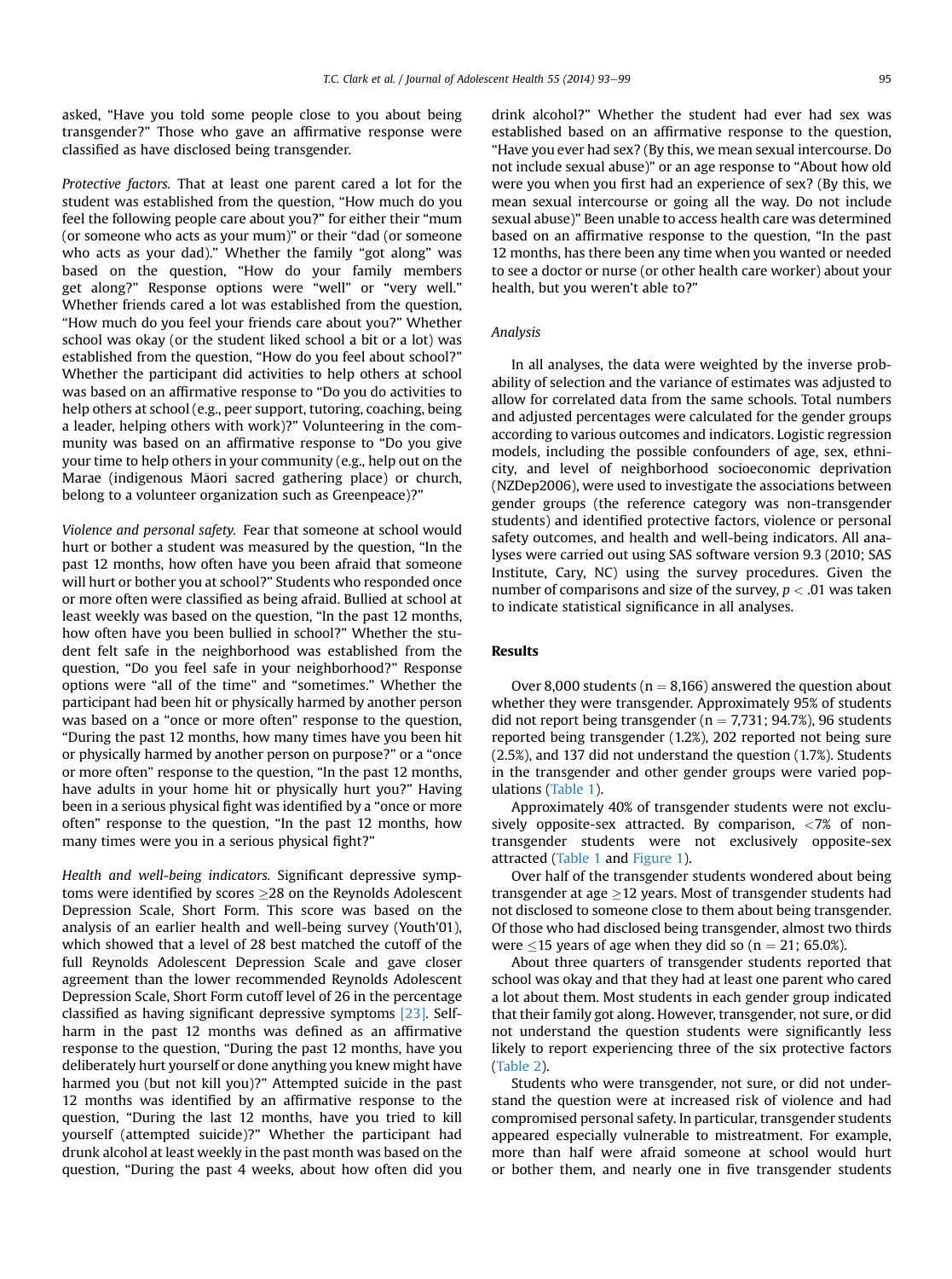#### <span id="page-3-0"></span>Table 1

Demographic characteristics of students by gender group

|                                               | Gender subgroup        |                    |                 |                                  |
|-----------------------------------------------|------------------------|--------------------|-----------------|----------------------------------|
|                                               | Non-transgender, n (%) | Transgender, n (%) | Not Sure, n (%) | Don't understand question, n (%) |
| "What sex are you?"                           |                        |                    |                 |                                  |
| Male                                          | 3,468 (45.0)           | 44 (45.6)          | 82 (40.9)       | 75 (54.8)                        |
| Female                                        | 4,261(55.0)            | 52(54.4)           | 120(59.1)       | 62(45.2)                         |
| "How old are you?"                            |                        |                    |                 |                                  |
| $\leq$ 15 years                               | 4,977 (64.4)           | 58 (60.4)          | 133(65.8)       | 99 (71.7)                        |
| $>16$ years                                   | 2,745 (35.6)           | 38 (39.6)          | 68 (34.2)       | 38(28.3)                         |
| "Which ethnic group do you belong to?"        |                        |                    |                 |                                  |
| New Zealand European                          | 3,811 (49.2)           | 32(34.1)           | 67(32.7)        | 37(26.5)                         |
| Māori                                         | 1,517 (19.6)           | 19(19.4)           | 41(20.6)        | 33(23.7)                         |
| Pacific                                       | 1,005(13.1)            | 23(24.6)           | 42(20.8)        | 28(20.9)                         |
| Asian                                         | 925(12.0)              | 15(16.0)           | 40 (19.9)       | 34(25.2)                         |
| Other                                         | 464(6.0)               | 6(5.8)             | 12(6.0)         | 5(3.7)                           |
| NZDep2006                                     |                        |                    |                 |                                  |
| Low deprivation                               | 2,563(33.6)            | 27(29.1)           | 52(26.8)        | 30(22.8)                         |
| Medium deprivation                            | 2,788 (36.5)           | 27(28.1)           | 66 (33.0)       | 35(27.4)                         |
| High deprivation                              | 2,301 (29.9)           | 40(42.8)           | 79 (40.2)       | 66 (49.8)                        |
| "Who are you sexually attracted to?"          |                        |                    |                 |                                  |
| Exclusively opposite-sex attracted            | 7,070 (92.0)           | 52(54.6)           | 122(61.2)       | 70(51.4)                         |
| Not exclusively opposite-sex attracted        | 517(6.7)               | 39(41.1)           | 64 (31.3)       | 16(12.0)                         |
| Don't understand question                     | 106(1.4)               | 4(4.3)             | 15(7.5)         | 49 (36.6)                        |
| How old when wondered about being transgender |                        |                    |                 |                                  |
| $<$ 8 years                                   |                        | 25(27.3)           |                 |                                  |
| $8-11$ years                                  |                        | 16 (17.9)          |                 |                                  |
| $>12$ years                                   |                        | 50 (54.8)          |                 |                                  |
| Have you disclosed being transgender?         |                        |                    |                 |                                  |
| Yes                                           |                        | 32(34.8)           |                 |                                  |
| N <sub>o</sub>                                |                        | 60(65.2)           |                 |                                  |

reported experiencing bullying at school on a weekly (or more frequent) basis [\(Table 3\)](#page-4-0).

Relative to their non-transgender peers, students in the other gender groups had increased health and well-being needs. Transgender students appeared to have the greatest needs. In particular, approximately 40% of these students had significant depressive symptoms, had harmed themselves, and had been unable to access health care when they needed it. One in five transgender students had attempted suicide in the previous 12 months ([Table 4\)](#page-5-0).

## Discussion

## Summary of main findings

To the best of our knowledge, no nationally representative survey has published results pertaining to the overall health and



\*Transgender and not exclusively opposite-sex attracted

Figure 1. Relationship between sexual attraction and transgender/nontransgender students.

well-being of transgender adolescents (or adults). We investigated gender groups and associations with protective factors, violence or personal safety variables, and health and well-being indicators in a large national survey of secondary school students in New Zealand. We concur with Goldblum and colleagues that transgender young people are "diverse in both identities and experiences"  $[9]$  (p. 474). Most of the transgender students surveyed reported that they had at least one parent who cared for them, that school was okay, that they felt safe in their neighborhood, and that they were not suicidal and did not have significant depressive symptoms. However, transgender students and those who were not sure or did not understand the question were at increased risk of being bullied, having physical fights, depressive symptoms, and suicide attempts, and being unable to access health care compared with their non-transgender peers. This is in line with previous research showing that transgender young people are at greater risk of mistreatment [\[16\],](#page-6-0) depression, self-harm, and suicide [\[14,15\]](#page-6-0).

A small but important proportion of students reported being transgender (1.2%). This proportion is comparable to a study using a community sample of young people in North America  $[14]$ , and it is similar to a recent estimate of the overall preva-lence of transgender people [\[11\]](#page-5-0). By contrast, prior research has reported much lower rates than in our study  $[12]$ , but those data were based on people accessing specialist clinics over a 40-year period [\[24\].](#page-6-0)

With increasing age, the proportion of students who did not understand the question about whether they were transgender appeared to decrease, whereas the proportion that was not sure was similar by age group (compared with non-transgender students). Furthermore, although more than a quarter of transgender students were aware of being transgender at a young age, just over half of transgender students in our study reported that they had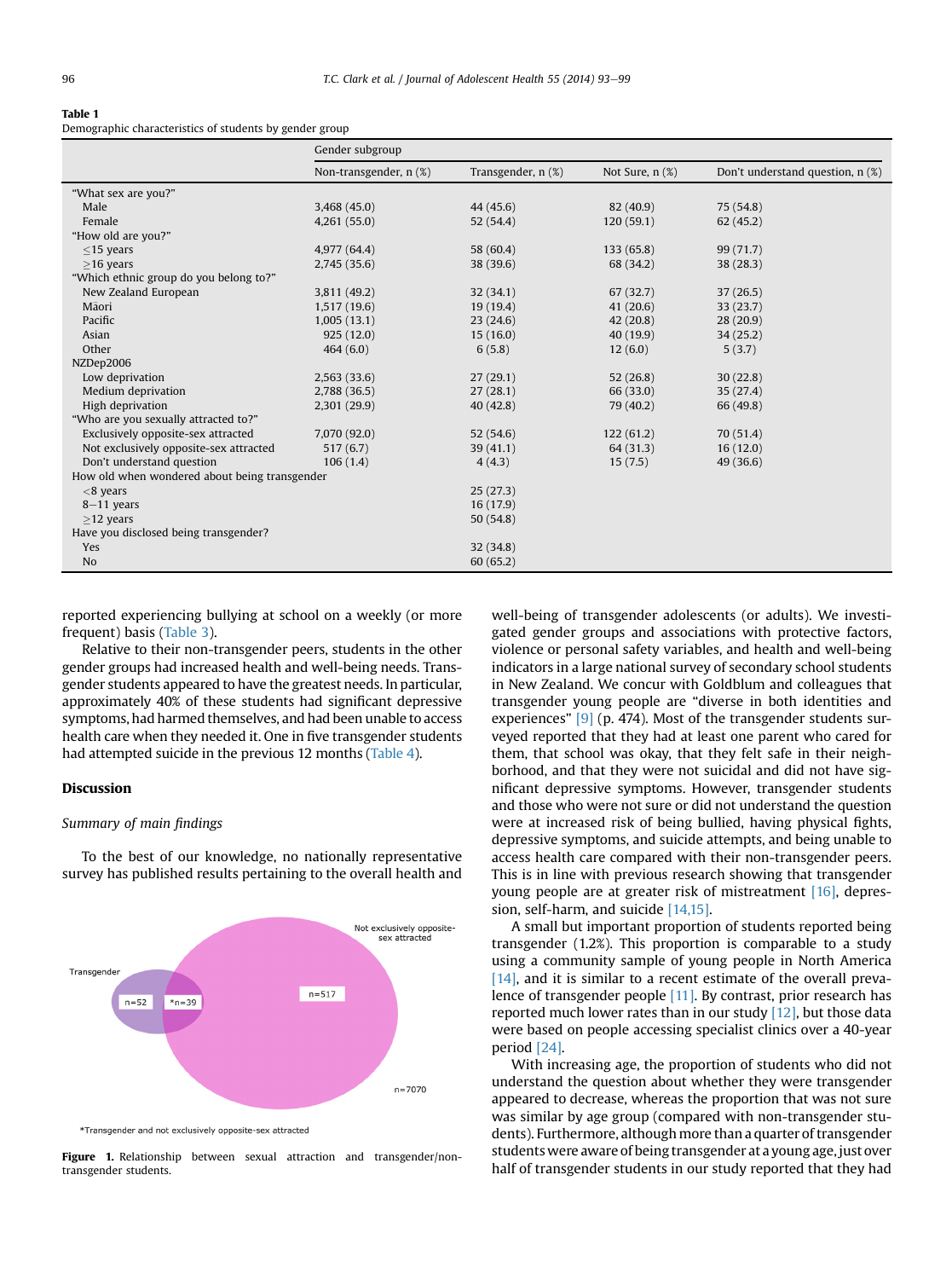## <span id="page-4-0"></span>Table 2

Associations between gender group and protective factors

|                                             | $n(\%)$      | Odds ratio (95%<br>confidence<br>interval) <sup>a</sup> | <i>p</i> Value <sup>b</sup> |
|---------------------------------------------|--------------|---------------------------------------------------------|-----------------------------|
| At least one parent cares a lot             |              |                                                         | < 0.0001                    |
| for the student                             |              |                                                         |                             |
| Non-transgender ( $n = 7,645$ )             | 7,153 (93.6) | 1.0                                                     |                             |
| Transgender ( $n = 93$ )                    | 71 (76.1)    | $.3( .2 - .4)$                                          |                             |
| Not sure $(n = 192)$                        | 172 (89.4)   | $.6(.4-1.0)$                                            |                             |
| Don't understand question<br>$(n = 128)$    | 108(84.2)    | $.4(.2-.7)$                                             |                             |
| Family gets along                           |              |                                                         | < 0.0001                    |
| Non-transgender ( $n = 7,729$ )             | 6,296(81.5)  | 1.0                                                     |                             |
| Transgender ( $n = 96$ )                    | 61(63.9)     | $.4(.2-.6)$                                             |                             |
| Not sure $(n = 202)$                        | 146 (72.3)   | $.6(.5-.8)$                                             |                             |
| Don't understand question<br>$(n = 137)$    | 100(72.4)    | $.6(.4-.9)$                                             |                             |
| Friends care a lot                          |              |                                                         | < 0.0001                    |
| Non-transgender ( $n = 7,672$ )             | 5,163 (67.3) | 1.0                                                     |                             |
| Transgender ( $n = 94$ )                    | 44 (47.1)    | $.4(.3-.7)$                                             |                             |
| Not sure $(n = 200)$                        | 106(52.6)    | $.5(.4-.7)$                                             |                             |
| Don't understand question<br>$(n = 131)$    | 69 (52.3)    | $.6(.4-.9)$                                             |                             |
| School is okay (or student likes            |              |                                                         | < 0.0001                    |
| school a bit or a lot)                      |              |                                                         |                             |
| Non-transgender ( $n = 7,729$ )             | 6,984 (90.4) | 1.0                                                     |                             |
| Transgender ( $n = 96$ )                    | 71(74.1)     | $.3(.2-.4)$                                             |                             |
| Not sure $(n = 202)$                        | 185(91.6)    | $1.0(.6-1.7)$                                           |                             |
| Don't understand question                   | 121(88.5)    | $.6(.4-1.0)$                                            |                             |
| $(n = 137)$                                 |              |                                                         |                             |
| Does activities to help others at<br>school |              |                                                         | .87                         |
| Non-transgender ( $n = 7,725$ )             | 3,008 (38.9) | 1.0                                                     |                             |
| Transgender ( $n = 96$ )                    | 39 (40.8)    | $1.1(.8-1.5)$                                           |                             |
| Not sure $(n = 199)$                        | 82(41.5)     | $.9(.7-1.2)$                                            |                             |
| Don't understand question                   | 51(37.1)     | $1.1(.8-1.5)$                                           |                             |
| $(n = 137)$                                 |              |                                                         |                             |
| Volunteers in the community                 |              |                                                         | .087                        |
| Non-transgender ( $n = 7,584$ )             | 2,665(35.1)  | 1.0                                                     |                             |
| Transgender ( $n = 93$ )                    | 45 (48.1)    | $1.6(1.0-2.4)$                                          |                             |
| Not sure $(n = 198)$                        | 67 (33.4)    | $.8(.6-1.1)$                                            |                             |
| Don't understand question<br>$(n = 124)$    | 38(31.1)     | $.8(.6-1.2)$                                            |                             |
|                                             |              |                                                         |                             |

<sup>a</sup> Reference category is non-transgender students, adjusted for age, sex, ethnicity, and level of deprivation.

 $p$  value for the influence of gender group on the variable tested.

first wondered about being transgender after the age of 12 years (which is similar to the proportion of same sex-attracted students aware of their sexual attractions in New Zealand [\[25\]\)](#page-6-0). Taken together, these factors indicate that adolescence is a time when a number of young people are making sense of their gender. Over 60% of transgender students had not disclosed being transgender, which is equivalent to the proportion of same/ both sex-attracted students who had not come out in relation to their sexual attractions in New Zealand [\[25,26\]](#page-6-0).

## Strengths and limitations

This survey includes data from a large nationally representative sample of New Zealand secondary school students. The survey had been subjected to extensive pilot and field testing before Youth'12 was conducted. We are not aware of comparable analyses examining the health and well-being of transgender students.

There are some limitations. First, we are unsure about how the question of whether a student was transgender was

#### Table 3

Associations between gender group and violence or personal safety

|                                          | $n(\%)$          | Odds ratio<br>(95% confidence<br>interval) <sup>a</sup> | p Value <sup>b</sup> |
|------------------------------------------|------------------|---------------------------------------------------------|----------------------|
| Students afraid someone at school        |                  |                                                         | .0002                |
| would hurt or bother them                |                  |                                                         |                      |
| Non-transgender ( $n = 7,728$ )          | 3,067 (39.8) 1.0 |                                                         |                      |
| Transgender ( $n = 96$ )                 |                  | $51(53.5)$ 1.9 $(1.3-2.9)$                              |                      |
| Not sure $(n = 201)$                     |                  | $101(50.6)$ 1.6 $(1.2-2.2)$                             |                      |
| Don't understand question<br>$(n = 135)$ |                  | $63(47.3)$ 1.4 $(.9-2.1)$                               |                      |
| Bullied at school at least weekly        |                  |                                                         | < .0001              |
| Non-transgender ( $n = 7,708$ )          | 444 (5.8) 1.0    |                                                         |                      |
| Transgender ( $n = 96$ )                 |                  | $17(17.6)$ 4.5 $(2.4-8.2)$                              |                      |
| Not sure $(n = 200)$                     |                  | $24(12.0)$ 2.5 $(1.6-3.9)$                              |                      |
| Don't understand question                |                  | $17(12.8)$ $2.9(1.8-4.8)$                               |                      |
| $(n = 132)$                              |                  |                                                         |                      |
| Student feels safe in neighborhood       |                  |                                                         | .0002                |
| Non-transgender ( $n = 7,479$ )          | 6,834 (91.4) 1.0 |                                                         |                      |
| Transgender ( $n = 84$ )                 |                  | $68(81.2)$ .5 (.3-.8)                                   |                      |
| Not sure $(n = 191)$                     |                  | $156(81.3)$ .5 (.3-.8)                                  |                      |
| Don't understand question                |                  | $92(82.5)$ .5 (.3-.9)                                   |                      |
| $(n = 111)$                              |                  |                                                         |                      |
| Been hit or physically harmed            |                  |                                                         | < 0.001              |
| by another person                        |                  |                                                         |                      |
| Non-transgender ( $n = 7,725$ )          | 2,516 (32.5) 1.0 |                                                         |                      |
| Transgender ( $n = 95$ )                 |                  | $47(49.9)$ 2.1 $(1.3-3.2)$                              |                      |
| Not sure $(n = 201)$                     |                  | $86(43.1)$ 1.7 $(1.2-2.2)$                              |                      |
| Don't understand question                |                  | 49 $(36.5)$ 1.1 $(.8-1.7)$                              |                      |
| $(n = 134)$                              |                  |                                                         |                      |
| Been in a serious physical fight         |                  |                                                         | .0001                |
| Non-transgender ( $n = 7,700$ )          | 1,021 (13.3) 1.0 |                                                         |                      |
| Transgender ( $n = 95$ )                 |                  | $24(24.1)$ 1.9 $(1.1-3.2)$                              |                      |
| Not sure $(n = 198)$                     |                  | 40 $(20.5)$ 1.6 $(1.0-2.5)$                             |                      |
| Don't understand question                |                  | $32(24.3)$ $2.0(1.4-2.8)$                               |                      |
| $(n = 130)$                              |                  |                                                         |                      |

a Reference category is non-transgender students, adjusted for age, sex, ethnicity, and level of deprivation.

 $p$  value for the influence of gender group on the variable tested.

interpreted by students overall. Although we undertook considerable consultation within both the adult and youth transgender communities, there was considerable debate about how best to ask this question. There may have been some ambiguity for individual students in interpreting the question, particularly students in the younger age groups, because 1.7% of participants did not understand the question. We acknowledge that the term "transgender" might not have reflected the complexities of identity or experience of some students. However after cognitive testing with transgender youth, we are comfortable that the question was developmentally and culturally appropriate, and as such captured an appropriate group within the transgender umbrella. We suggest that similar to best practices developed for asking about sexual orientation in youth population-based surveys [\[27\],](#page-6-0) questions pertaining to transgender youth require similar processes, to ensure that quality standardized information (while maintaining local cultural uniqueness) is collected for this group. Because students could select their sex only as either male or female for the item "What sex are you?" and the question about whether a student was transgender was a separate item, it is hard to know how transgender students interpreted the question on sex (i.e., did they respond based on their natal sex or based on their gender identity at the time of the survey?). Therefore, we do not know which transgender students were girls assigned male at birth or boys assigned female at birth. However, many transgender young people identify with a gender that is outside the conventional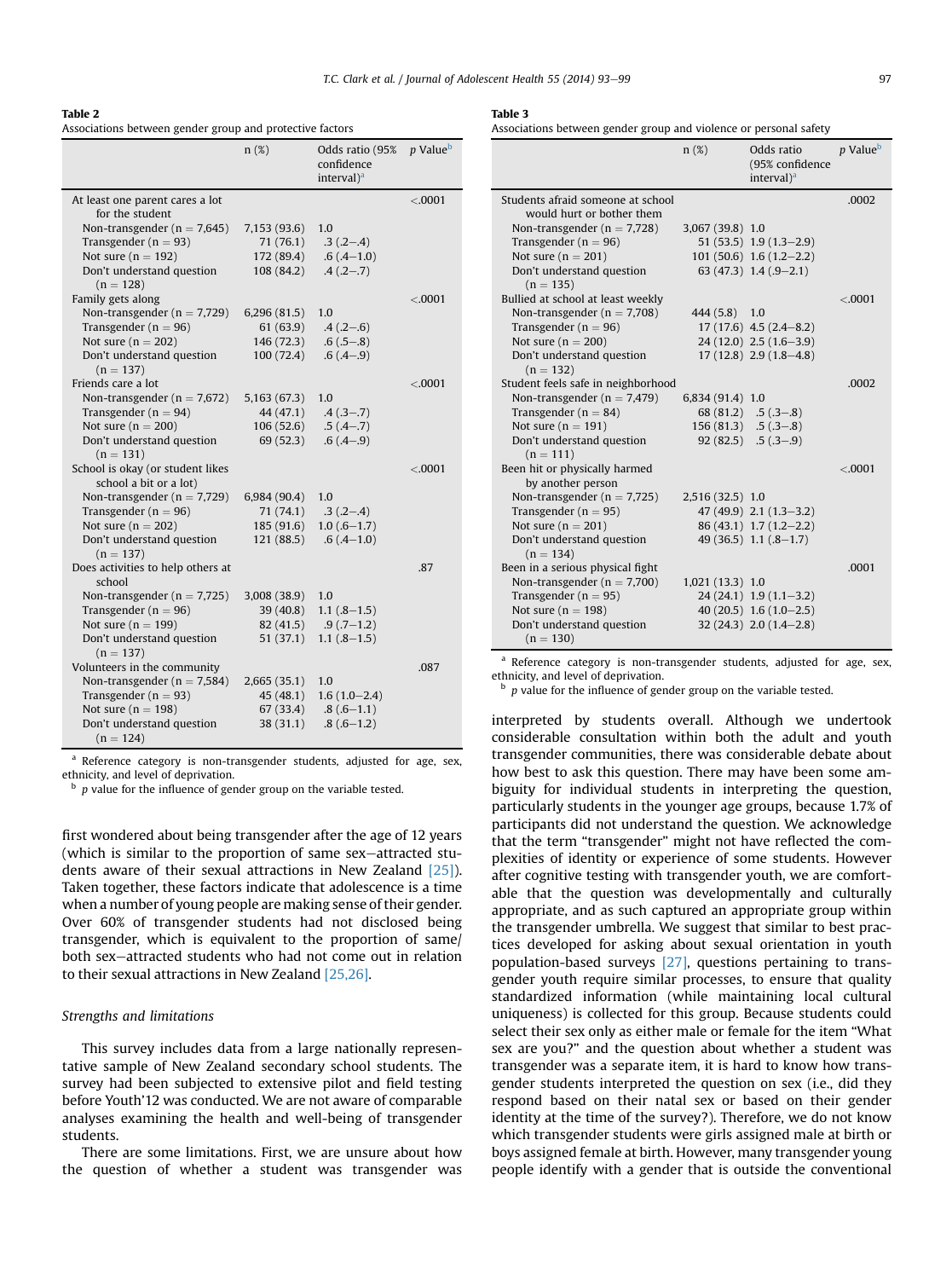#### <span id="page-5-0"></span>Table 4

|  |  | Associations between gender group and health or well-being indicators |  |
|--|--|-----------------------------------------------------------------------|--|
|  |  |                                                                       |  |

|                                          | n(%)         | Odds ratio<br>(95%<br>confidence<br>interval $)^a$ | <i>p</i> Value <sup>b</sup> |
|------------------------------------------|--------------|----------------------------------------------------|-----------------------------|
| Significant depressive symptoms          |              |                                                    | < .0001                     |
| Non-transgender ( $n = 7,580$ )          | 897 (11.8)   | 1.0                                                |                             |
| Transgender ( $n = 83$ )                 | 34(41.3)     | $5.7(3.6-9.2)$                                     |                             |
| Not sure $(n = 190)$                     | 58 (30.9)    | $3.4(2.5-4.6)$                                     |                             |
| Don't understand question                | 29(24.6)     | $2.8(1.8-4.4)$                                     |                             |
| $(n = 119)$                              |              |                                                    |                             |
| Self-harmed in past 12 months            |              |                                                    | < 0.0001                    |
| Non-transgender ( $n = 7,710$ )          | 1,809(23.4)  | 1.0                                                |                             |
| Transgender ( $n = 95$ )                 | 44 (45.5)    | $2.7(1.7-4.3)$                                     |                             |
| Not sure $(n = 201)$                     | 80 (40.4)    | $2.2(1.6-2.9)$                                     |                             |
| Don't understand question                | 31(23.7)     | $1.0$ (.7-1.6)                                     |                             |
| $(n = 132)$                              |              |                                                    |                             |
| Attempted suicide in past                |              |                                                    | < .0001                     |
| 12 months                                |              |                                                    |                             |
| Non-transgender ( $n = 7,678$ )          | 315(4.1)     | 1.0                                                |                             |
| Transgender ( $n = 95$ )                 | 19(19.8)     | $5.0(2.9 - 8.8)$                                   |                             |
| Not sure $(n = 198)$                     | 16(8.2)      | $1.8(1.0-3.1)$                                     |                             |
| Don't understand question<br>$(n = 130)$ | 17(13.3)     | $3.7(2.1 - 6.6)$                                   |                             |
| Drank alcohol at least weekly in         |              |                                                    | .0016                       |
| past month                               |              |                                                    |                             |
| Non-transgender ( $n = 7,681$ )          | 639(8.3)     | 1.0                                                |                             |
| Transgender ( $n = 95$ )                 | 17(17.6)     | $2.9(1.7-4.9)$                                     |                             |
| Not sure $(n = 201)$                     | 16(8.0)      | $1.1(.7-1.9)$                                      |                             |
| Don't understand question                | 8(6.0)       | $1.0(.5-2.2)$                                      |                             |
| $(n = 134)$                              |              |                                                    |                             |
| Ever had sex                             |              |                                                    | .0078                       |
| Non-transgender ( $n = 7,714$ )          | 1,834(23.8)  | 1.0                                                |                             |
| Transgender ( $n = 95$ )                 | 38 (39.7)    | $2.3(1.4-3.8)$                                     |                             |
| Not sure $(n = 201)$                     | 49 (24.8)    | $1.2(.9-1.7)$                                      |                             |
| Don't understand question                | 30(21.8)     | $1.3(.8-2.1)$                                      |                             |
| $(n = 137)$                              |              |                                                    |                             |
| Been unable to access health care        |              |                                                    | < 0.0001                    |
| Non-transgender ( $n = 7,718$ )          | 1,375 (17.8) | 1.0                                                |                             |
| Transgender ( $n = 96$ )                 | 38 (39.2)    | $2.7(1.8-4.1)$                                     |                             |
| Not sure $(n = 201)$                     | 54 (26.5)    | $1.5(1.1-2.0)$                                     |                             |
| Don't understand question                | 34(25.9)     | $1.6(1.1-2.4)$                                     |                             |
| $(n = 133)$                              |              |                                                    |                             |

<sup>a</sup> Reference category is non-transgender students, adjusted for age, sex, ethnicity, and level of deprivation.

p value for the influence of gender group on the variable tested.

binary of male/female [\[28\].](#page-6-0) Because of this, we used preferential terms such as "genderqueer" [\[28\]](#page-6-0) and other terms culturally relevant in New Zealand (e.g., "Whakawahine," "Tangata ira Tane," "Fa'faffine," and "Queen") to increase "... adolescents' consciousness that there are options beyond a binary gender system" [\[28\]](#page-6-0) (p. 97). For similar reasons, the item on sexual attractions is limited (e.g., a transgender student whose natal sex was female and gender identity was male may have been attracted to males and stated their sexual attractions were to the same sex). However, our results that transgender students are diverse in relation to their sexual attractions (approximately 40% were not exclusively opposite-sex attracted) are supported by prior research. For example, in a convenience sample of 515 transgender participants, Clements-Nolle and colleagues [\[29\]](#page-6-0) found that 24% of participants identified as bisexual and 14% identified as lesbian/gay. The item "ever had sex" was framed as "intercourse" or "going all the way," and as such was probably interpreted by students as negating other types of sex (i.e., oral or anal sex). Another limitation of this study is that although we surveyed students about whether they were transgender, we did not ask participants whether they were intersex.

This was a cross-sectional study, and causality cannot be demonstrated. All data were based on self-report. The survey was of secondary school students present at school on the day of the survey, and evidence suggests that adolescents who attend school are healthier than those who do not [\[30\]](#page-6-0). Finally, because the survey questionnaire contained many sensitive topics, students were able to choose not to answer a particular question. This means that there was a small percentage of missing data.

Approximately 4% of secondary school students reported that they were transgender or that they were unsure of their gender. These students experienced compromised mental health and personal safety, and they described more difficulty accessing health care. Health professionals, schools, and the wider community need to consider that some of their members are transgender, and they should provide appropriate services and create safe environments in which adolescents can openly express gender diversity [\[28\]](#page-6-0). Available information suggests that school locker rooms, bathrooms, sports teams, formal written records, and dress codes require special attention when ensuring a positive milieu is created for transgender students [\[31,32\]](#page-6-0). Furthermore, a positive youth development approach to transgender adolescents that focuses on building the young person's confidence, competence, and social connectedness will help to promote the resilience and healthy development of gender-diverse young people [\[28\].](#page-6-0)

## Acknowledgments

The authors thank Thomas Hamilton for feedback on earlier drafts of this report.

## Funding Sources

Youth'12 was funded by the Ministries of Youth Development, Social Development, Health, Education, Justice; the Department of Labour, Families Commission; and the Alcohol Advisory Council. The authors also acknowledge Toshiba (Australia) Pty. Limited.

## References

- [1] [Stein E. Commentary on the treatment of gender variant and gender](http://refhub.elsevier.com/S1054-139X(13)00753-2/sref1) [dysphoric children and adolescents: Common themes and ethical re](http://refhub.elsevier.com/S1054-139X(13)00753-2/sref1)fl[ections. J Homosex 2012;59:480](http://refhub.elsevier.com/S1054-139X(13)00753-2/sref1)-[500.](http://refhub.elsevier.com/S1054-139X(13)00753-2/sref1)
- [2] [Stamps JA, Gon III SM. Sex-biased pattern variation in the prey of birds.](http://refhub.elsevier.com/S1054-139X(13)00753-2/sref2) [Annu Rev Ecol Syst 1983;14:231](http://refhub.elsevier.com/S1054-139X(13)00753-2/sref2)-[53.](http://refhub.elsevier.com/S1054-139X(13)00753-2/sref2)
- [3] [Bleiweiss R. Joint effects of feeding and breeding behaviour on trophic](http://refhub.elsevier.com/S1054-139X(13)00753-2/sref3) [dimorphism in hummingbirds. Proc Biol Sci 1999;266:2491](http://refhub.elsevier.com/S1054-139X(13)00753-2/sref3)-[7.](http://refhub.elsevier.com/S1054-139X(13)00753-2/sref3)
- [4] [Gross MR. Alternative reproductive strategies and tactics: Diversity within](http://refhub.elsevier.com/S1054-139X(13)00753-2/sref4) sexes. Trends Ecol Evol 1996:11:92-[8](http://refhub.elsevier.com/S1054-139X(13)00753-2/sref4).
- [5] [Ah-King M, Nylin S. Sex in an evolutionary perspective: Just another re](http://refhub.elsevier.com/S1054-139X(13)00753-2/sref5)[action norm. Evol Biol 2010;37:234](http://refhub.elsevier.com/S1054-139X(13)00753-2/sref5)-[46.](http://refhub.elsevier.com/S1054-139X(13)00753-2/sref5)
- [6] [Drescher J, Byne W. Gender dysphoric/gender variant \(GD/GV\) children](http://refhub.elsevier.com/S1054-139X(13)00753-2/sref6) [and adolescents: Summarizing what we know and what we have yet to](http://refhub.elsevier.com/S1054-139X(13)00753-2/sref6) [learn. J Homosex 2012;59:501](http://refhub.elsevier.com/S1054-139X(13)00753-2/sref6)-[10.](http://refhub.elsevier.com/S1054-139X(13)00753-2/sref6)
- [7] [Dean L, Meyer I, Robinson K, et al. Lesbian, gay, bisexual, and transgender](http://refhub.elsevier.com/S1054-139X(13)00753-2/sref7) [health: Findings and concerns. J Gay Lesbian Med Assoc 2000;4:101](http://refhub.elsevier.com/S1054-139X(13)00753-2/sref7)-[51.](http://refhub.elsevier.com/S1054-139X(13)00753-2/sref7)
- [8] Grossman AH, D'[Augelli AR. Transgender youth: Invisible and vulnerable.](http://refhub.elsevier.com/S1054-139X(13)00753-2/sref8) [J Homosex 2006;51:111](http://refhub.elsevier.com/S1054-139X(13)00753-2/sref8)-[28.](http://refhub.elsevier.com/S1054-139X(13)00753-2/sref8)
- [9] Goldblum P, Testa RJ, Pfl[um S, et al. The relationship between gender-based](http://refhub.elsevier.com/S1054-139X(13)00753-2/sref9) [victimization and suicide attempts in transgender people. Professional](http://refhub.elsevier.com/S1054-139X(13)00753-2/sref9) [Psychology: Research and Practice 2012;43:468](http://refhub.elsevier.com/S1054-139X(13)00753-2/sref9)-[75](http://refhub.elsevier.com/S1054-139X(13)00753-2/sref9).
- [10] [Zucker KJ, Lawrence AA. Epidemiology of gender identity disorder: Rec](http://refhub.elsevier.com/S1054-139X(13)00753-2/sref10)[ommendations for the standards of care of the World Professional Asso](http://refhub.elsevier.com/S1054-139X(13)00753-2/sref10)[ciation for Transgender Health. Int J Transgender 2009;11:8](http://refhub.elsevier.com/S1054-139X(13)00753-2/sref10)-[18.](http://refhub.elsevier.com/S1054-139X(13)00753-2/sref10)
- [11] [De Cuypere G, Van Hemelrijck M, Michel A, et al. Prevalence and demog](http://refhub.elsevier.com/S1054-139X(13)00753-2/sref11)[raphy of transsexualism in Belgium. Eur Psychiatry 2007;22:137](http://refhub.elsevier.com/S1054-139X(13)00753-2/sref11)-[41.](http://refhub.elsevier.com/S1054-139X(13)00753-2/sref11)